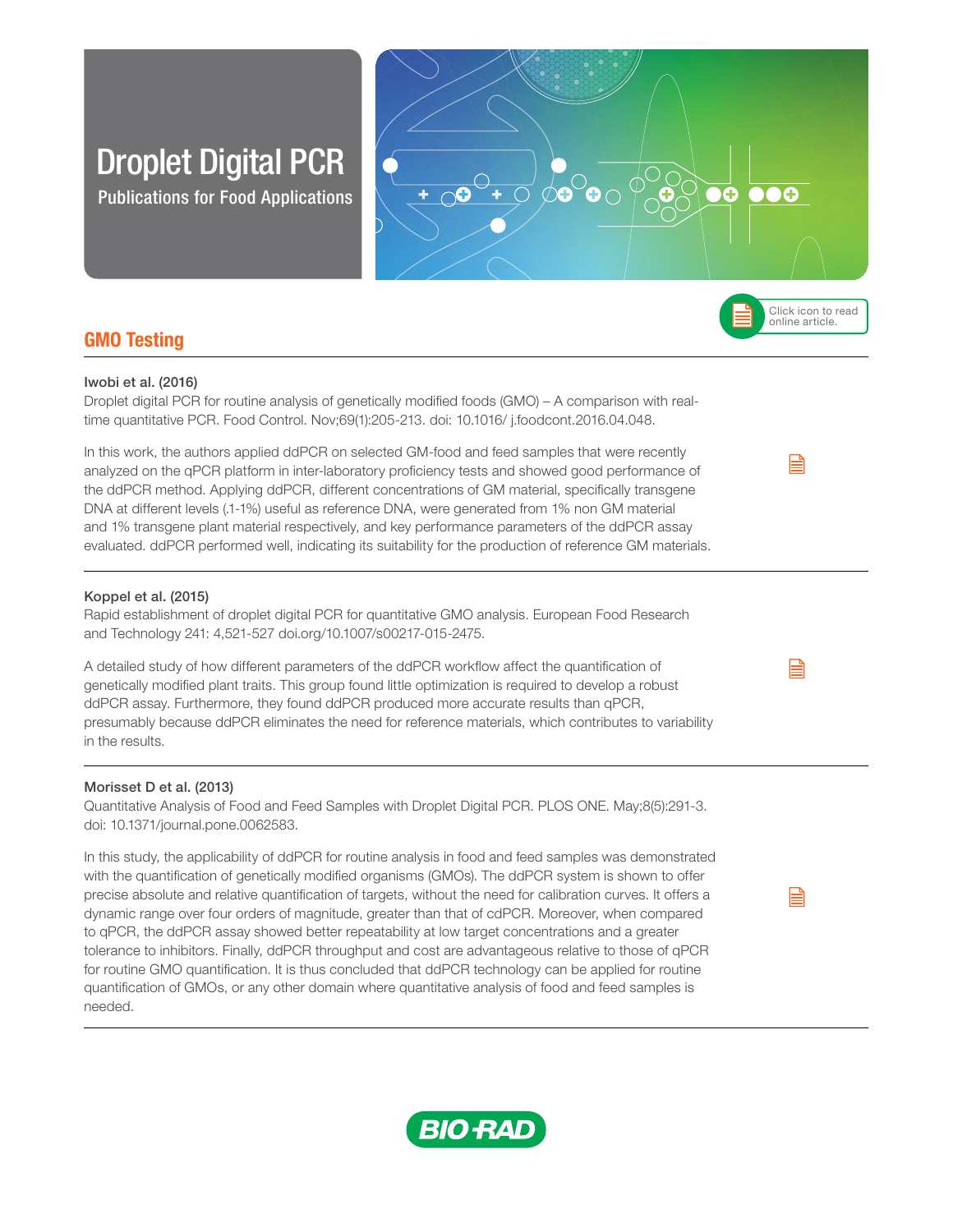## Niu et al. (2018)

Ultrasensitive Single Fluorescence-Labeled Probe-Mediated Single Universal Primer–Multiplex–Droplet Digital Polymerase Chain Reaction for High-Throughput Genetically Modified Organism Screening. Analytical Chemistry. Apr 13;90 (9):5586-5593. doi: 10.1021/acs.analchem.7b03974

This fiveplex screening method is a new development in GMO screening. Utilizing an optimal amplification assay, the specificity, limit of detection (LOD), and limit of quantitation (LOQ) were validated. The LOD and LOQ of this GMO screening method were 0.1% and 0.01%, respectively, with a relative standard deviation (RSD) < 25%. This method could serve as an important tool for the detection of GM maize from different processed, commercially available products. Further, this screening method could be applied to other fields that require reliable and sensitive detection of DNA targets.

## Dobnik et al. (2014)

Multiplex Droplet Digital PCR Protocols for Quantification of GM Maize Events, in Karlin-Neumann, George; Bizouarn, Frank (eds.). Digital PCR: Methods and Protocols, Chapter 5. May:69-98. doi: 10.1007/978-1-4939-7778-9.

Two different protocols for multiplex quantification of GM maize events are describe in this chapter: (1) nondiscriminative multiplex quantification of GM maize targets as a group, i.e. per ingredient or plant species (multiplex quantification per ingredient, MQI) and (2) discriminative multiplex quantification of individual GM events (multiplex event quantification, MEQ).

## Meat Speciation & Authenticity

## Ren J et al. (2017)

A digital PCR method for identifying and quantifying adulteration of meat species in raw and processed food. PLOS ONE. Mar2; 12(3): e0173567. doi: 10.1371/journal.pone.0173567

In this paper, a new ddPCR method was developed for the quantitative determination of the presence of chicken in sheep and goat meat products. Meanwhile, a constant (multiplication factor) was introduced to transform the ratio of copy numbers to the proportion of meats.

## Floren et al. (2015)

Species identification and quantification in meat and meat products using droplet digital PCR (ddPCR). Food Chemistry. Apr 15;173(1): 1054-1058. doi: 10.1016/j.foodchem.2014.10.138

The authors describe a reliable two-step ddPCR assay targeting the nuclear F2 gene for precise quantification of cattle, horse, and pig in processed meat products. The ddPCR assay is advantageous over qPCR showing a limit of quantification (LOQ) and detection (LOD) in different meat products of 0.01% and 0.001%, respectively. The specificity was verified in 14 different species. Hence, determining F2 in food by ddPCR can be recommended for quality assurance and control in production systems.



B



B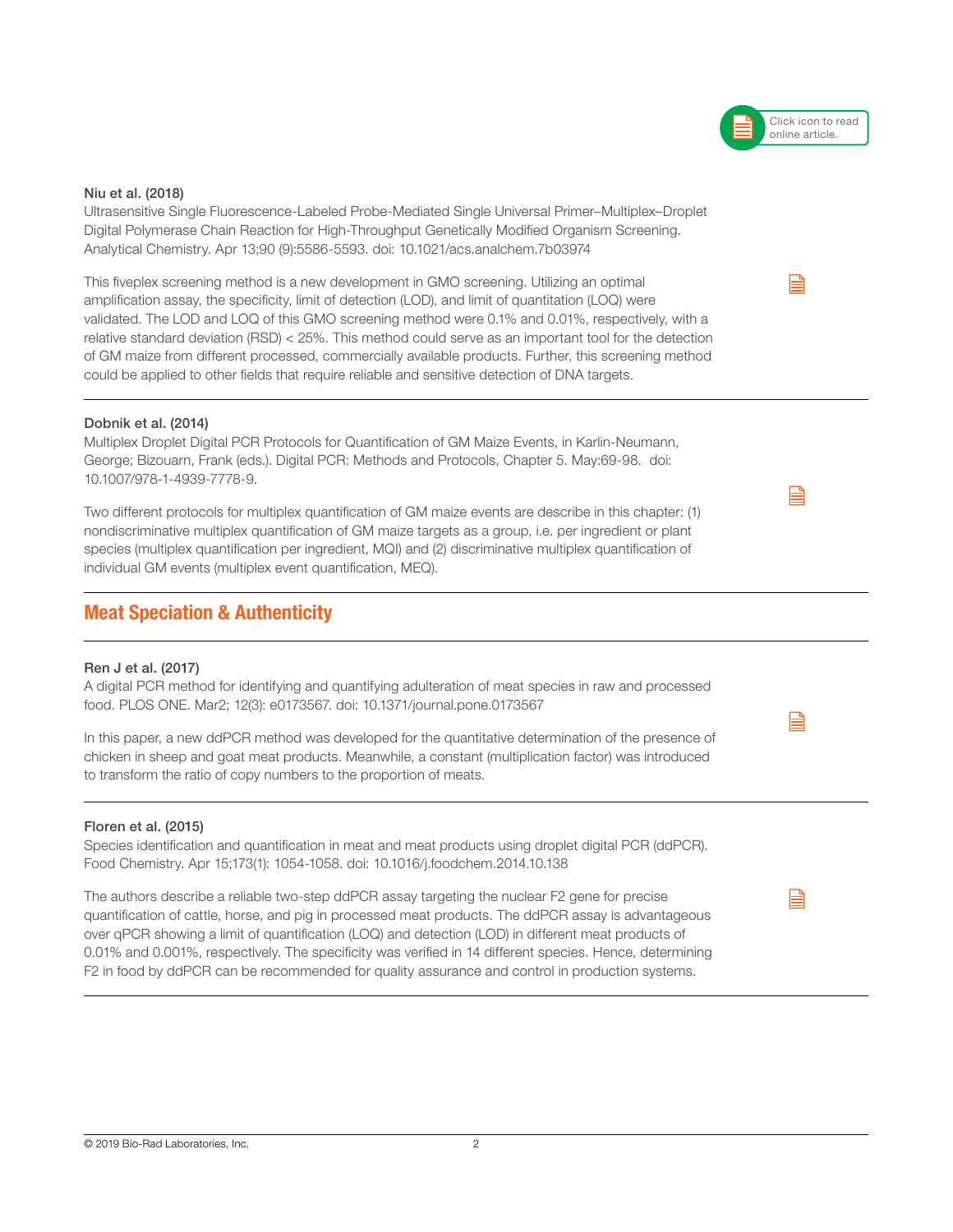#### Shehata et al. (2019)

Re-visiting the occurrence of undeclared species in sausage products sold in Canada. Food Research International. Jan 15. doi: 10.1016/j.foodres.2019.01.030.

In this study, the authors collaborated with the Canadian Food Inspection Agency. First, all samples were tested using DNA barcoding using universal primers, which revealed that 97% of the samples contained the declared species, presumably as the predominant species. Second, all samples were tested using ddPCR assays specifically targeting beef, pork, chicken, and turkey, which revealed that five beef samples, three chicken samples and two turkey samples contained undeclared species. Additionally, ddPCR revealed the presence of undeclared sheep in five samples. The results from this study can be used to support decision-making processes for future inspection and monitoring activities in order to control species substitution or adulteration to protect consumers.

#### Cai et al. (2014)

Quantitative Analysis of Pork and Chicken Products by Droplet Digital PCR. BioMed Research International. Aug;2014:6 pages. doi: 10.1155/2014/810209.

In this project, a highly precise quantitative method based on the ddPCR technique was developed to determine the weight of pork and chicken in meat products. The quantitative data indicated that ddPCR is highly precise in quantifying pork and chicken in meat products and therefore has the potential to be used in routine analysis by government regulators and quality control departments of commercial food and feed enterprises.

## Köppel et al. (2019)

Duplex digital PCR for the determination of meat proportions of sausages containing meat from chicken, turkey, horse, cow, pig and sheep. European Food Research and Technology. April;245(4):853-862. doi: 10.1007/s00217-018-3220-3.

The authors present the measurement of proportions of beef, pork, chicken, turkey, sheep and horse meat in a cooked sausage matrix and a procedure to calculate the proportions (w/w) based on target DNA concentrations measured using ddPCR. Six laboratories applied these methods and determined the w/w proportions of 20 sausage samples. It was shown that these methods in conjunction with conversion factors can be used to estimate meat proportions in mixed meat products with superior accuracy and precision compared to results generated by real-time PCR.

# Microbial Detection & Enumeration

#### Jang et al. (2017)

Droplet-based digital PCR system for detection of single-cell level of foodborne pathogens. BioChip Journal. Dec 12;11(4):329-337. doi: 10.1007/s13206-017-1410-x.

The authors show in the report a ddPCR system which allows identifying single-cell level of foodborne pathogens. E. coli O157:H7 and Salmonella cells were selected as model bacterial foodborne pathogens. The ddPCR system could be a useful platform for the quantitative detection of foodborne pathogens without any pretreatment process.

B



B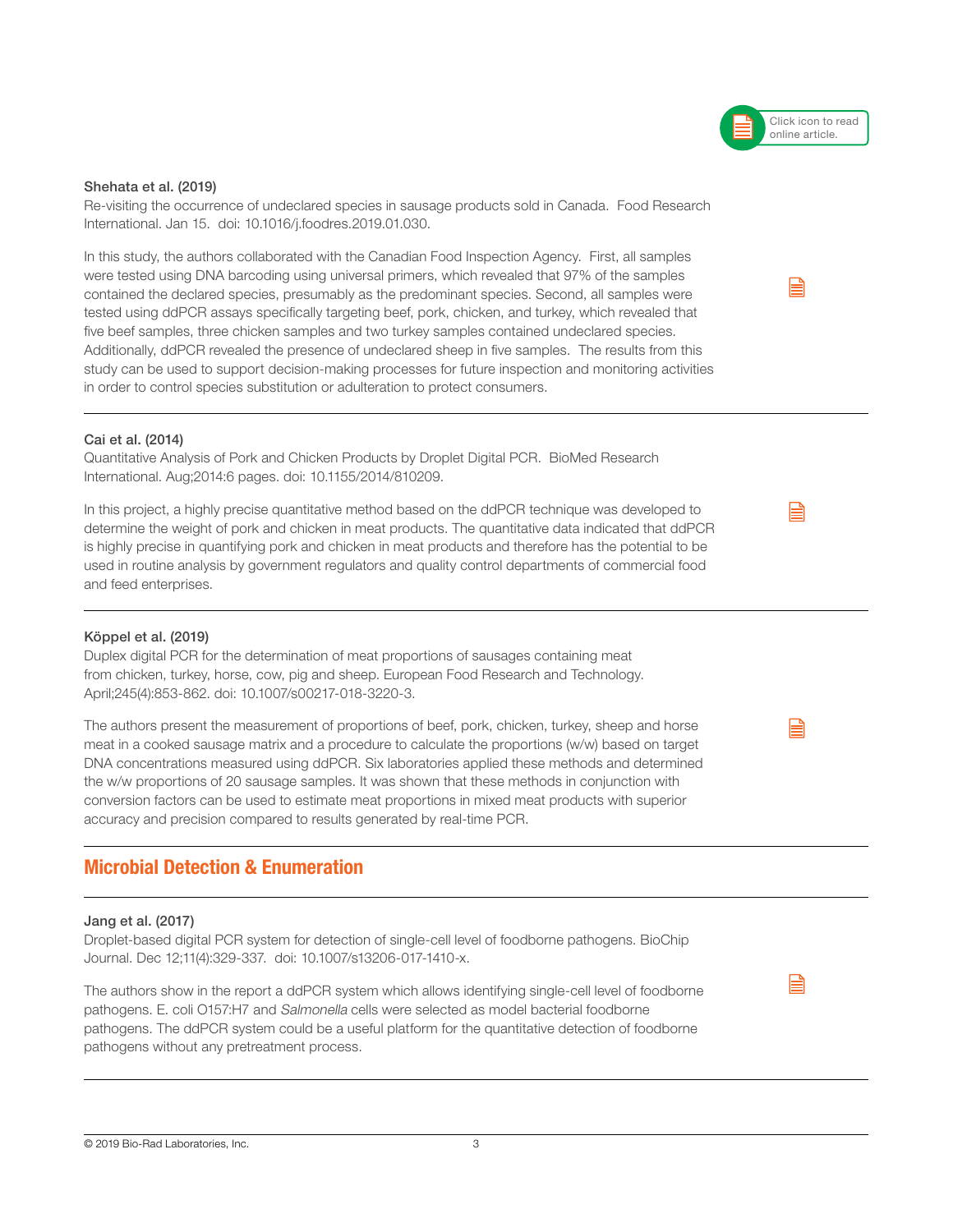## Witte et al. (2016)

Evaluation of the performance of quantitative detection of the Listeria monocytogenes prfA locus with droplet digital PCR. Analytical and Bioanalytical Chemistry. Aug;408(27): 7583–7593. doi: 10.1007/ s00216-016-9861-9.

Using the Listeria monocytogenes specific prfA assay, authors focused on the questions of whether the assay was directly transferable to ddPCR and whether ddPCR was suitable for samples derived from heterogeneous matrices, such as foodstuffs that often included inhibitors and a non-target bacterial background flora. Moreover, results demonstrated the outstanding detection limit of one copy. However, while poorer DNA quality, such as resulting from longer storage, can impair ddPCR, internal amplification control (IAC) of prfA by ddPCR, that is integrated in the genome of L. monocytogenes ΔprfA, showed even slightly better quantification over a broader dynamic range.

## Creminoesi et al. (2016)

Development of a Droplet Digital Polymerase Chain Reaction for Rapid and Simultaneous Identification of Common Foodborne Pathogens in Soft Cheese. Frontiers in Microbiology. 7:1725. doi: 10.3389/ fmicb.2016.01725.

Researchers developed an accurate quantitative protocol based on ddPCR involving eight individual TaqMan reactions to detect simultaneously, without selective enrichment, Listeria spp., L. monocytogenes, Salmonella spp., verocytotoxin-producing E. coli and Campylobacter spp. in cheese.

## Wang et al. (2018)

Comparison between digital PCR and real-time PCR in detection of Salmonella Typhimurium in milk. International Journal of Food Microbiology. Feb 2; 266:251-256. doi: 10.1016/j.ijfoodmicro.2017.12.011.

To compare the effect between qPCR and ddPCR in detecting Salmonella Typhimurium, a series of nucleic acid, pure strain culture and spiking milk samples were applied and the resistance to inhibitors referred in this article as well. Compared with qPCR, ddPCR exhibited more sensitive (10−4ng/μl or 102cfu/ml) and less pre-culturing time (saving 2 hr). Moreover, ddPCR had stronger resistance to inhibitors than qPCR, yet absolute quantification hardly performed when target's concentration over 1ng/μl or 106cfu/ml. This study provides an alternative strategy in detecting foodborne Salmonella Typhimurium.

## Porcelato et al. (2016)

Detection and quantification of Bacillus cereus group in milk by droplet digital PCR. Journal of Microbiological Methods. Aug; 127:1-6. doi: 10.1016/j.mimet.2016.05.012.

The researchers optimized and used a new ddPCR assay for the detection and quantification of the Bacillus cereus group in milk. They also compared ddPCR to a standard qPCR assay. The new ddPCR assay showed a similar coefficient of determination and a better limit of detection compared to the qPCR assay during quantification of the target molecules in the samples. This new assay was then tested for the quantification of the B. cereus group in 90 milk samples obtained over three months from two different dairies and the milk was stored at different temperatures before sampling. The ddPCR assay showed good agreement with the qPCR assay for the quantification of the B. cereus group in milk, and due to its lower detection limit more samples were detected as positive.

Click icon to read online article.

B

e



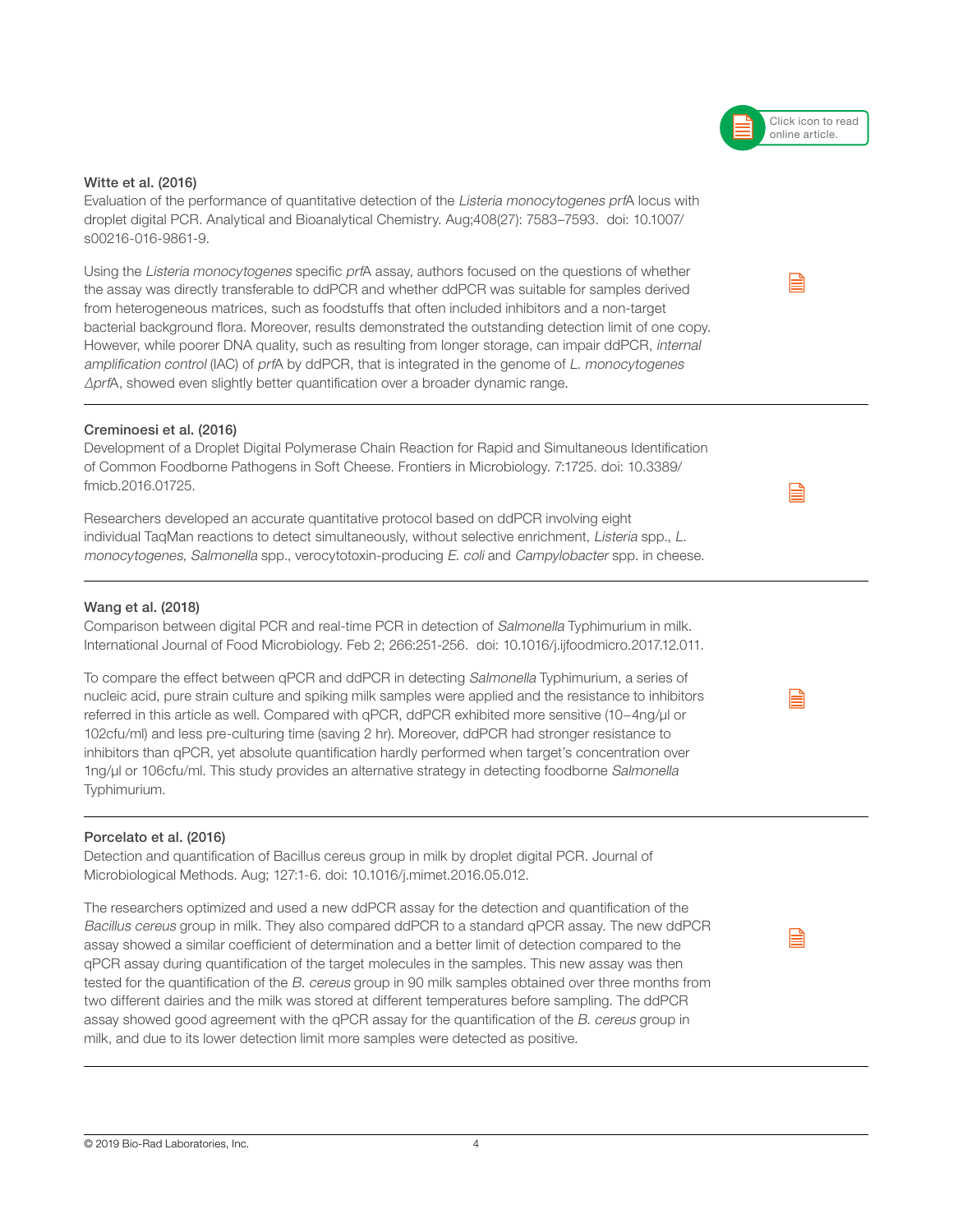# Kim et al. (2014)

Comparison of droplet digital PCR and quantitative real-time PCR for examining population dynamics of bacteria in soil. Appl Microbiol Biotechnol. Jul;98(13):6105-13. doi: 10.1007/s00253-014-5794-4.

This proof of principle paper compares qPCR and ddPCR in the ability to quantitate changes in bacterial populations in soil over time. ddPCR proved to be more sensitive and reproducible compared to qPCR. Because absolute quantification does not require reference materials and a standard curve, ddPCR is a better tool for direct comparison of results between laboratories or experiments in ecological studies.

# Other Food Applications

## Mayer et al. (2019)

Quantification of the allergen soy (Glycine max) in food using digital droplet PCR (ddPCR). European Food Research and Technology. Feb;245(2):499-509. doi: 10.1007/s00217-018-3182-5.

The Austrian Agency for Health and Food Safety developed an in-house PCR system for the quantitation of allergens using ddPCR. ddPCR was selected for quantification for its particular advantages and the method has been validated in-house. It was found to be applicable to various matrices including meat products, flour, milk, and fatty creams, with recovery rates between 60 and 100%. The limit of detection and the limit of quantification (LOQ) are 0.16 mg/kg and 0.60 mg/kg, respectively. Repeated analysis of analyte-free food matrices spiked with reference material provided acceptable values for precision: The relative standard deviation (RSDoverall) of the whole method (including DNA extraction) is below 25%. The recovery of pure soy material (pulverized beans) was between 112.5 and 135.0%. The presented method is shown to be reliable and accurate, provided that samples and reference material are extracted and amplified in the same way.

## Pierboni et al. (2018)

Digital PCR for analysis of peanut and soybean allergens in foods. Food Control. Apr;92: 128-136. Doi: 10.1016/j.foodcont.2018.04.039.

Researchers developed a digital PCR assay to detect hidden allergens in foods. They found that digital PCR is a suitable and reliable technology for peanut and soybean allergen analysis.

## Bartsch et al. (2018)

Analysis of frozen strawberries involved in a large norovirus gastroenteritis outbreak using next generation sequencing and digital PCR. Food Microbiology. Dec;76:390-395. doi: 10.1016/j. fm.2018.06.019.

To provide new tools for virus detection and characterization in berries, next generation sequencing (NGS) and reverse transcription-digital PCR (RT-dPCR) techniques were tested with strawberries previously involved in a large-scale norovirus (NoV) gastroenteritis outbreak in Germany. The study shows that identification of human-pathogenic viruses in naturally contaminated frozen berries is possible using NGS technologies.





e

 $\mathop{\boxplus}$